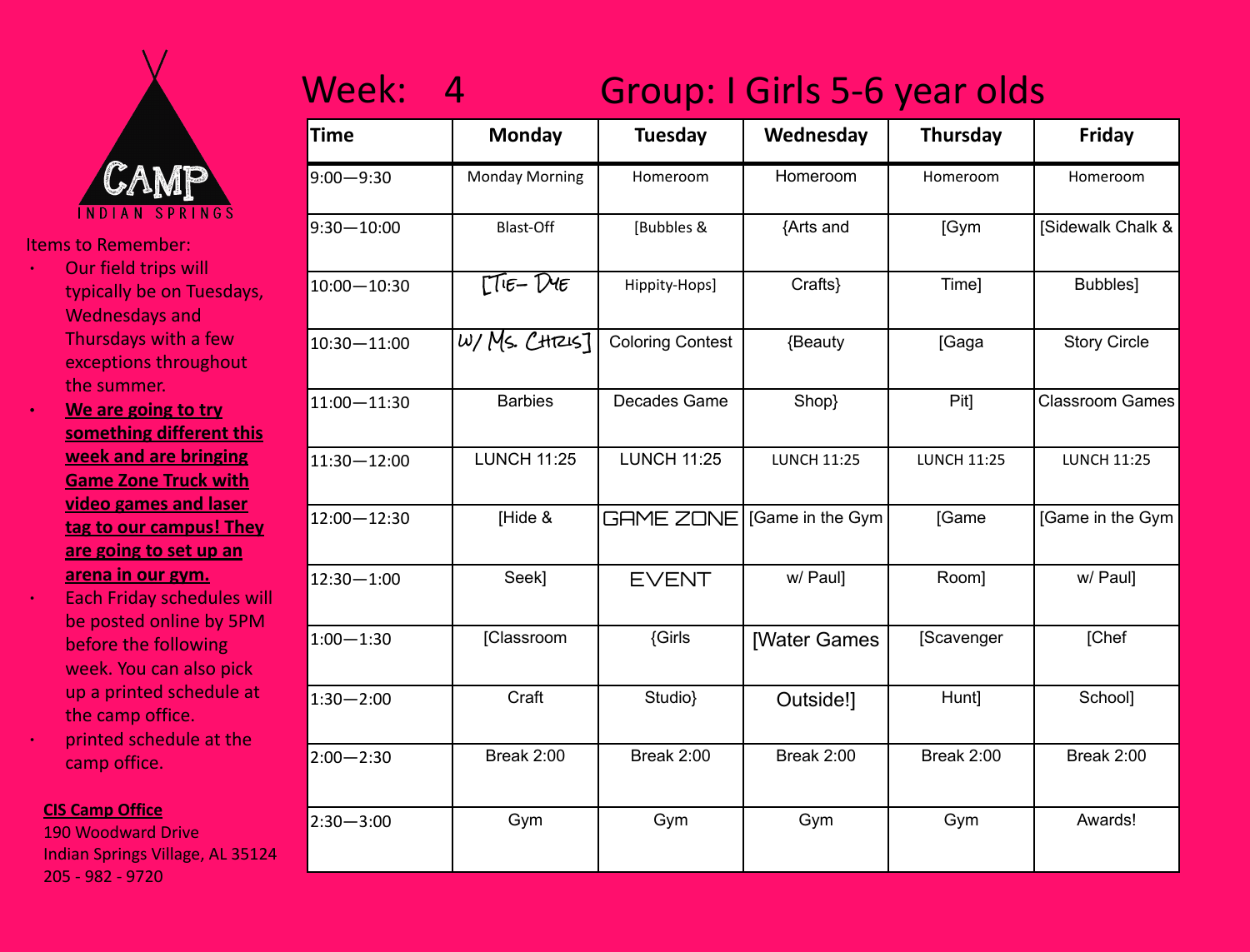

- ∙ Our field trips will typically be on Tuesdays, Wednesdays and Thursdays with a few exceptions throughout the summer.
- ∙ **We are going to try something different this week and are bringing Game Zone Truck with video games and laser tag to our campus! They are going to set up an arena in our gym.** ∙ Each Friday schedules will be posted online by 5PM before the following week. You can also pick up a printed schedule at the camp office.

### **CIS Camp Office**

∙ .

190 Woodward Drive Indian Springs Village, AL 35124 205 - 982 - 9720

## Week: 4 Group: I Boys 5-6 year olds

| <b>Time</b>     | <b>Monday</b>         | <b>Tuesday</b>            | Wednesday           | <b>Thursday</b>      | Friday             |
|-----------------|-----------------------|---------------------------|---------------------|----------------------|--------------------|
| $9:00 - 9:30$   | <b>Monday Morning</b> | Homeroom                  | Homeroom            | Homeroom             | Homeroom           |
| $9:30 - 10:00$  | <b>Blast-Off</b>      | Plasy Capture             | [Game               | 4 Square             | [Play Kick         |
| $10:00 - 10:30$ | [Hide & Seek]         | the Flag]                 | Room]               | Duck, Duck Goose     | the Can]           |
| 10:30-11:00     | [Sharks and           | Red Light, Green<br>Light | [Gym                | [Play with           | [Hungry, Hungry    |
| 11:00-11:30     | Minnoes]              | Simon Says                | Time]               | <b>Hippity Hops]</b> | Hippos]            |
| 11:30-12:00     | <b>LUNCH 11:25</b>    | <b>LUNCH 11:25</b>        | <b>LUNCH 11:25</b>  | <b>LUNCH 11:25</b>   | <b>LUNCH 11:25</b> |
| 12:00-12:30     | $\Gamma$ TIE-DIE      | <b>GAME ZONE</b>          | {Arts and           | Limbo                | [Game in the Gym   |
| $12:30 - 1:00$  | $w$ /Ms. CHR45]       | <b>EVENT</b>              | Crafts}             | <b>Story Time</b>    | w/ Paul]           |
| $1:00 - 1:30$   | [Musical Chairs &     | [Classroom                | <b>[Water Games</b> | [Play with           | {Arts and          |
| $1:30 - 2:00$   | Charades]             | Craft]                    | Outside!]           | LEGOS]               | Crafts}            |
| $2:00 - 2:30$   | Break 2:00            | Break 2:00                | <b>Break 2:00</b>   | <b>Break 2:00</b>    | Break 2:00         |
| $2:30 - 3:00$   | Gym                   | Gym                       | Gym                 | Gym                  | Awards!            |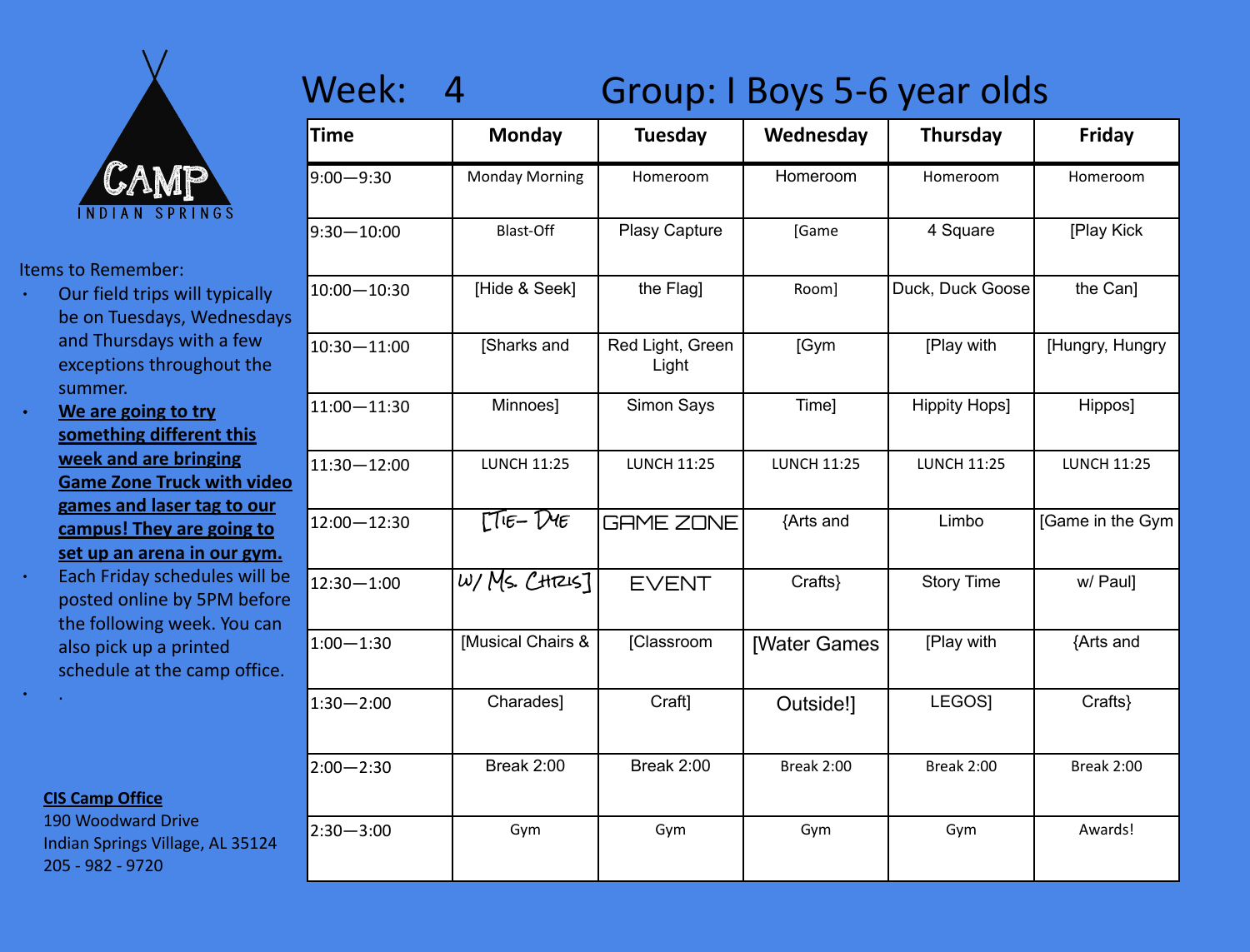

- Items to Remember:
	- ∙ Our field trips will typically be on Tuesdays, Wednesdays and Thursdays with a few exceptions throughout the summer.
	- ∙ **We are going to try something different this week and are bringing Game Zone Truck with video games and laser tag to our campus! They are going to set up an arena in our gym.**
- ∙ Each Friday schedules will be posted online by 5PM before the following week. You can also pick up a printed schedule at the camp office.

#### · **CIS Camp Office**

∙ .

190 Woodward Drive Indian Springs Village, AL 35124 205 - 982 - 9720

# Week: 4 Group: II/ A Girls 7-8 year olds

| <b>Time</b>     | <b>Monday</b>         | <b>Tuesday</b>     | Wednesday                | <b>Thursday</b>    | Friday                         |
|-----------------|-----------------------|--------------------|--------------------------|--------------------|--------------------------------|
| $9:00 - 9:30$   | <b>Monday Morning</b> | Homeroom           | Homeroom                 | Homeroom           | Homeroom                       |
| $9:30 - 10:00$  | <b>Blast-Off</b>      | Jacks, Dibs or     | [Party                   | {Arts and          | [Gym                           |
| $10:00 - 10:30$ | <b>Time Machine</b>   | Fives]             | Quirks]                  | Crafts}            | Time]                          |
| $10:30 - 11:00$ | [Gymnastics with      | $\Gamma$ TIE-DIE   | [Play                    | {Canoeing w/       | <b>Coloring Sheets</b>         |
| $11:00 - 11:30$ | Ava]                  | wyMS. CH7245]      | Sardines]                | Paul}              | Friendship<br><b>Bracelets</b> |
| $11:30 - 12:00$ | <b>LUNCH 11:40</b>    | <b>LUNCH 11:40</b> | <b>LUNCH 11:40</b>       | <b>LUNCH 11:40</b> | <b>LUNCH 11:40</b>             |
| $12:00 - 12:30$ | <b>Statue</b>         | [Secret            | <b>Hippity Hop Races</b> | 80's Dance Party   | [Sidewalk Chalk<br>and         |
| $12:30 - 1:00$  | Museum]               | Frog]              | [Game in the Gym         | Stuck in the Mud   | Bubbles]                       |
| $1:00 - 1:30$   | [Silent Movie         | <b>GAME ZONE</b>   | w/ Paul]                 | {Girl's            | <b>[Water Games</b>            |
| $1:30 - 2:00$   | Game]                 | <b>EVENT</b>       | 4 Square                 | Studio}            | Outside!]                      |
| $2:00 - 2:30$   | <b>Break 2:10</b>     | <b>Break 2:10</b>  | <b>Break 2:10</b>        | <b>Break 2:10</b>  | <b>Break 2:10</b>              |
| $2:30 - 3:00$   | Gym                   | <b>Break</b>       | Gym                      | Gym                | Awards!                        |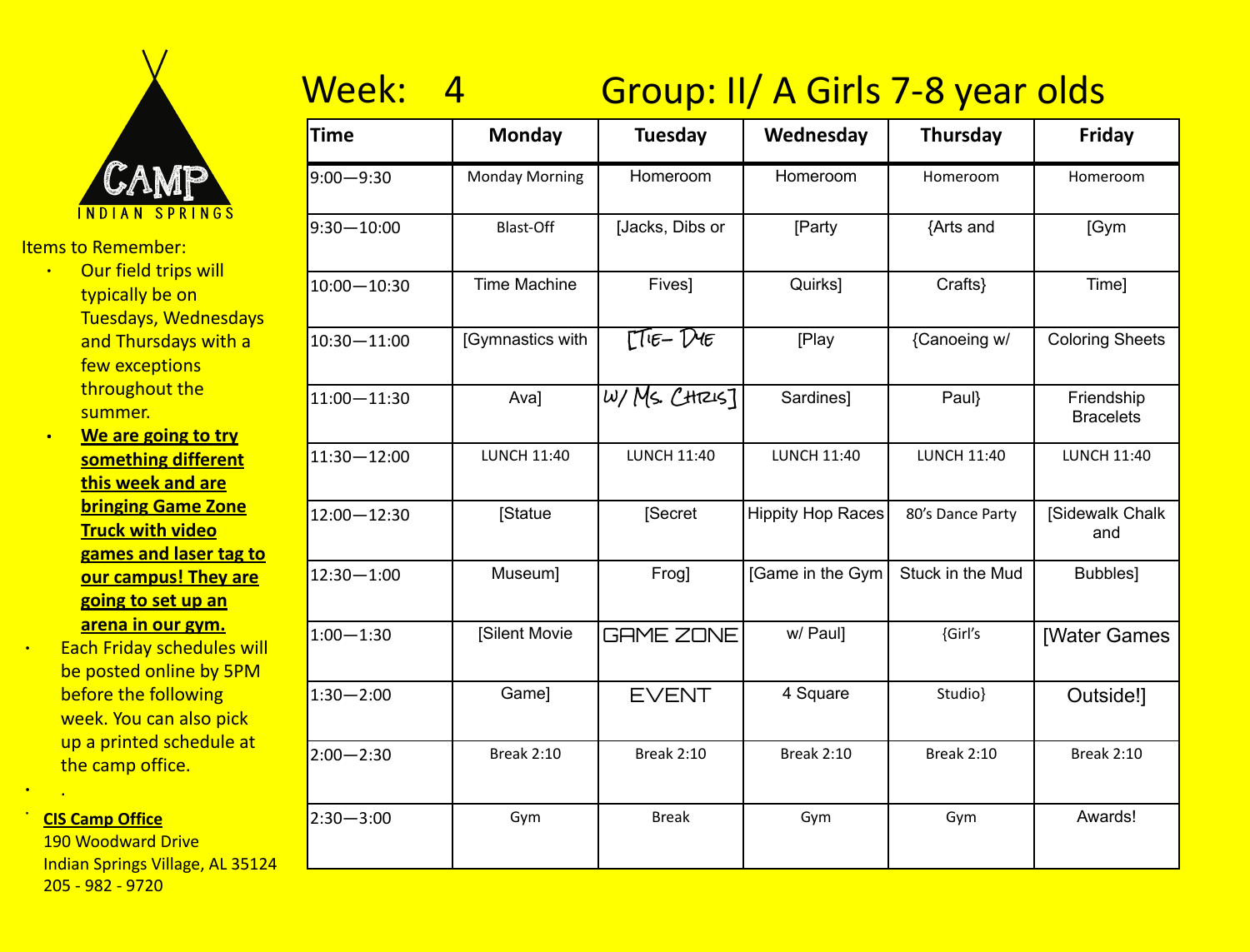

- ∙ Our field trips will typically be on Tuesdays, Wednesdays and Thursdays with a few exceptions throughout the summer.
- ∙ **We are going to try something different this week and are bringing Game Zone Truck with video games and laser tag to our campus! They are going to set up an arena in our gym.**

∙ Each Friday schedules will be posted online by 5PM before the following week. You can also pick up a printed schedule at the camp office.

#### **CIS Camp Office**

·

190 Woodward Drive Indian Springs Village, AL 35124 205 - 982 - 9720

# Week: 4 Group: II/Boys 7-8 year olds

| <b>Time</b>    | <b>Monday</b>         | <b>Tuesday</b>     | Wednesday              | <b>Thursday</b>    | Friday                    |
|----------------|-----------------------|--------------------|------------------------|--------------------|---------------------------|
| $9:00 - 9:30$  | <b>Monday Morning</b> | Homeroom           | Homeroom               | Homeroom           | Homeroom                  |
| $9:30 - 10:00$ | Blast-Off             | $\Gamma$ TIE-DIE   | <b>[Game</b>           | [Play              | Heads Up-                 |
| 10:00-10:30    | [Play                 | $W/Ms.$ $CH7215$ ] | Room]                  | Mafia]             | Uno Games                 |
| 10:30-11:00    | Netball]              | <b>[War</b>        | {Canoeing w/           | [Play Capture the  | [Statue                   |
| 11:00-11:30    | <b>Board Games</b>    | <b>Ball</b>        | Paul}                  | Flag]              | Museum]                   |
| 11:30-12:00    | <b>LUNCH 11:50</b>    | <b>LUNCH 11:50</b> | <b>LUNCH 11:50</b>     | <b>LUNCH 11:50</b> | <b>LUNCH 11:50</b>        |
| 12:00 - 12:30  |                       | [Sharks &          | Wiffle Ball            | Freeze Tag         | 4 Corners                 |
| 12:30-1:00     | [Play                 | Minnows]           | [Game in the Gym       | {Arts and          | Red Light, Green<br>Light |
| $1:00 - 1:30$  | Mat Ball]             | <b>GAME ZONE</b>   | w/ Paul]               | Crafts}            | <b>[Water Games</b>       |
| $1:30 - 2:00$  | 4 Square              | <b>EVENT</b>       | <b>Classroom Games</b> | Sidewalk Chalk     | Outside!]                 |
| $2:00 - 2:30$  | Break 2:20            | <b>Break 2:20</b>  | <b>Break 2:20</b>      | <b>Break 2:20</b>  | Break 2:20                |
| $2:30 - 3:00$  | Gym                   | <b>Break</b>       | Gym                    | Gym                | Awards!                   |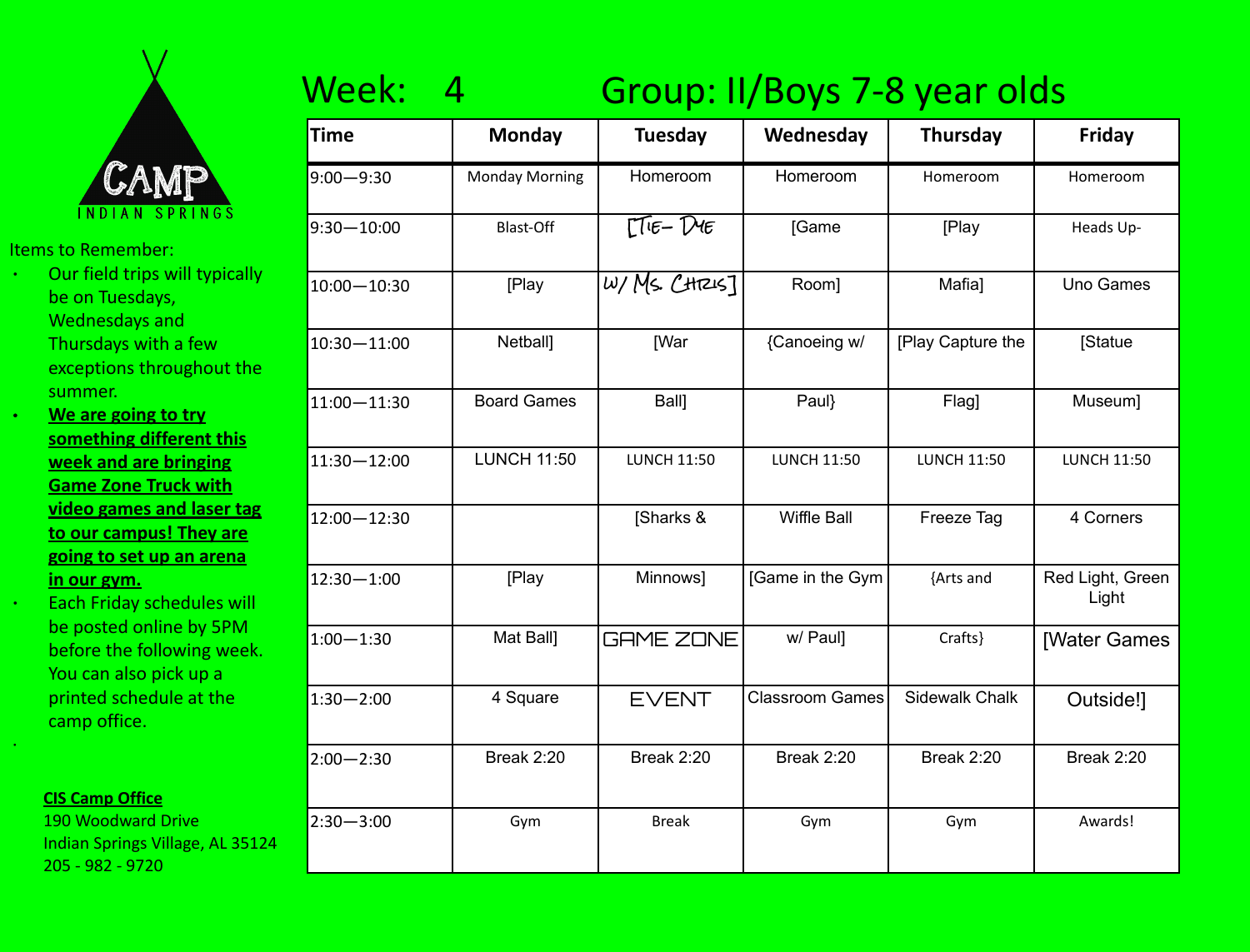

- ∙ Our field trips will typically be on Tuesdays, Wednesdays and Thursdays with a few exceptions throughout the summer.
- ∙ **We are going to try something different this week and are bringing Game Zone Truck with video games and laser tag to our campus! They are going to set up an arena in our gym.**
- ∙ Each Friday schedules will be posted online by 5PM before the following week. You can also pick up a printed schedule at the camp office.

#### **CIS Camp Office**

190 Woodward Drive Indian Springs Village, AL 35124 205 - 982 - 9720

## Week: 4 Group: III Girls/9-10 year olds

| <b>Time</b>     | <b>Monday</b>              | Tuesday             | Wednesday          | <b>Thursday</b>           | Friday               |
|-----------------|----------------------------|---------------------|--------------------|---------------------------|----------------------|
| $9:00 - 9:30$   | <b>Monday Morning</b>      | Homeroom            | Homeroom           | Homeroom                  | Homeroom             |
| $9:30 - 10:00$  | Blast-Off                  | [Classroom          | {Canoeing w/       | [Play                     | [Blindmans           |
| $10:00 - 10:30$ | [Game                      | Games]              | Paul}              | <b>Kickball</b>           | Tag]                 |
| $10:30 - 11:00$ | Room]                      | 4 Corners           | [Classroom         | [Disco                    | {Arts and            |
| 11:00 - 11:30   | $TIF-DF$                   | <b>GAME ZONE</b>    | Craft]             | Party                     | Crafts}              |
| $11:30 - 12:00$ | $W/Ms.$ $CH7215$ ]         | <b>EVENT</b>        | Charades           | Red Light, Green<br>Light | <b>Statue</b>        |
| 12:00-12:30     | <b>LUNCH 12:00</b>         | <b>LUNCH 12:00</b>  | <b>LUNCH 12:00</b> | <b>LUNCH 12:00</b>        | <b>LUNCH 12:00</b>   |
| $12:30 - 1:00$  | [Friendship<br>Bracelets & | [Human              | Gaga Pit           | <b>Red Rover</b>          | <b>Alphabet Race</b> |
| $1:00 - 1:30$   | Mafia]                     | Pacman]             | [Girl's            | [Game in the Gym          | [Can You             |
| $1:30 - 2:00$   | <b>[War</b>                | <b>[Water Games</b> | Studio]            | w/ Paul]                  | Hear Me?             |
| $2:00 - 2:30$   | Ball]                      | Outside!]           | 4 Square           | Seven                     | <b>Break</b>         |
| $2:30 - 3:00$   | <b>Break 2:30</b>          | <b>Break 2:30</b>   | Break 2:30         | <b>Break 2:30</b>         | Awards!              |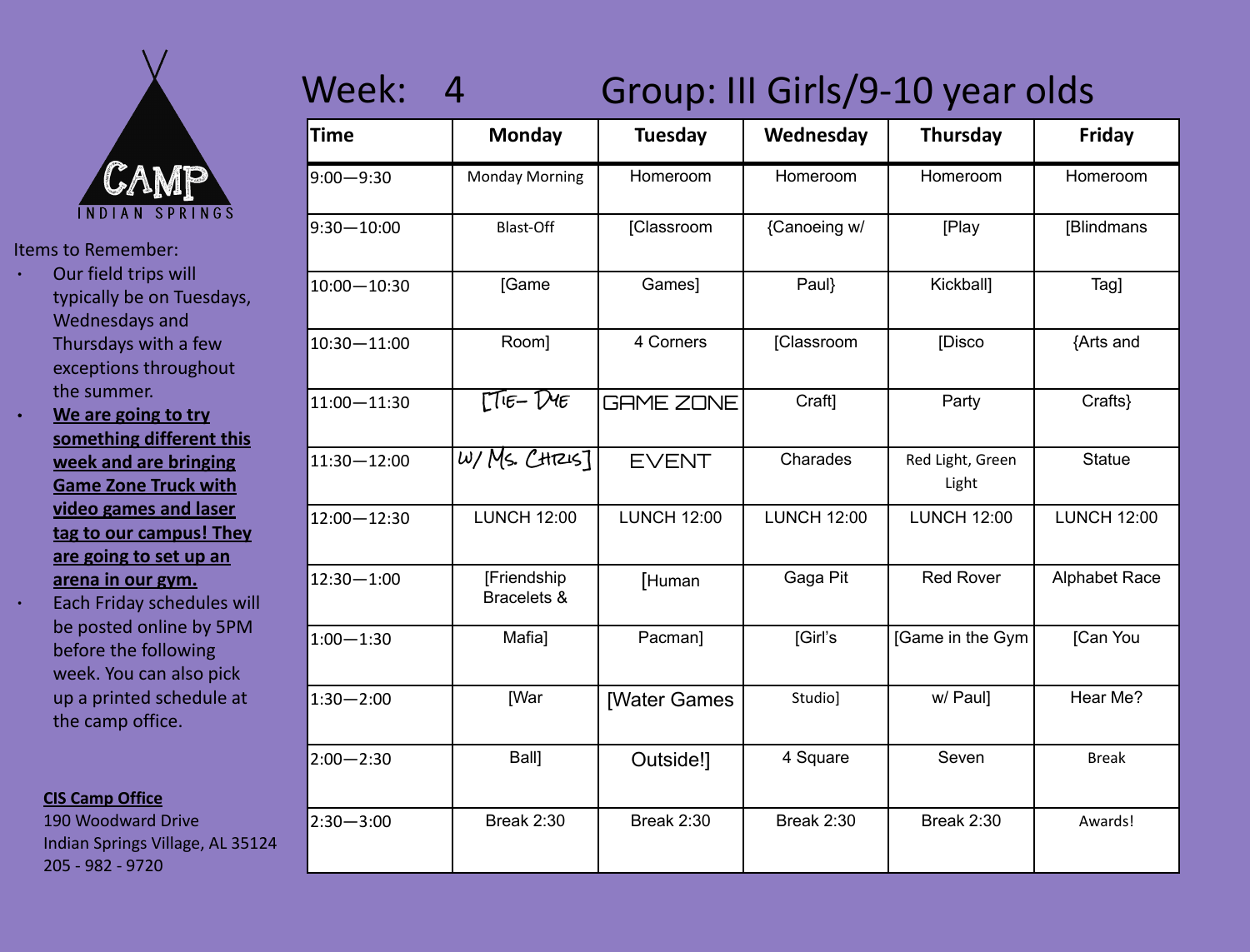

- ∙ Our field trips will typically be on Tuesdays, Wednesdays and Thursdays with a few exceptions throughout the summer.
- ∙ **We are going to try something different this week and are bringing Game Zone Truck with video games and laser tag to our campus! They are going to set up an arena in our gym.**
- ∙ Each Friday schedules will be posted online by 5PM before the following week. You can also pick up a printed schedule at the camp office. ∙ at the camp office.

#### **CIS Camp Office**

190 Woodward Drive Indian Springs Village, AL 35124 205 - 982 - 9720

| Group: III/ Boys 9-10 year olds<br>Week: 4 |  |
|--------------------------------------------|--|
|--------------------------------------------|--|

| Time            | <b>Monday</b>              | <b>Tuesday</b>                                                                                        | Wednesday          | Thursday                       | Friday                 |
|-----------------|----------------------------|-------------------------------------------------------------------------------------------------------|--------------------|--------------------------------|------------------------|
| $9:00 - 9:30$   | <b>Monday Morning</b>      | Homeroom                                                                                              | Homeroom           | Homeroom                       | Homeroom               |
| $9:30 - 10:00$  | <b>Blast-Off</b>           | <b>Toys and Games</b>                                                                                 | [Play Flag         | [Hippity Hop                   | [Play                  |
| $10:00 - 10:30$ | [Fishing & [Canoeing<br>w/ | Decade<br>Challenge]                                                                                  | Football]          | Races]                         | Kickball]              |
| $10:30 - 11:00$ | Paul]                      | <b>Wall Ball</b>                                                                                      | {Arts and          | [Play                          | [Capture the           |
| $11:00 - 11:30$ | [War                       | <b>GAME ZONE</b>                                                                                      | Crafts}            | Infection]                     | Flag]                  |
| 11:30-12:00     | Ball]                      | <b>EVENT</b>                                                                                          | 4 Square           | Paper Airplane<br>Tourney      | Karaoke                |
| 12:00-12:30     | <b>LUNCH 12:10</b>         | <b>LUNCH 12:10</b>                                                                                    | <b>LUNCH 12:10</b> | <b>LUNCH 12:10</b>             | <b>LUNCH 12:10</b>     |
| $12:30 - 1:00$  | <b>Trail Hike</b>          | $\Gamma$ <sup><math>\Gamma</math><math>\epsilon</math>-<math>\Gamma</math><math>\epsilon</math></sup> | [Play              | Jackpot                        | <b>Classroom Games</b> |
| $1:00 - 1:30$   | [Game                      | wyMS. CH72457                                                                                         | 3 Ball]            | [Game in the Gym               | [Game                  |
| $1:30 - 2:00$   | Room]                      | <b>[Water Games</b>                                                                                   | [Classroom         | w/ Paul]                       | Room]                  |
| $2:00 - 2:30$   | Gaga Pit                   | Outside!]                                                                                             | Games]             | Gaga Pit                       | <b>Break</b>           |
| $2:30 - 3:00$   | <b>Break 2:40</b>          | <b>Break 2:40</b>                                                                                     | <b>Break 2:40</b>  | Return to Camp by<br>5:00 p.m. | Awards!                |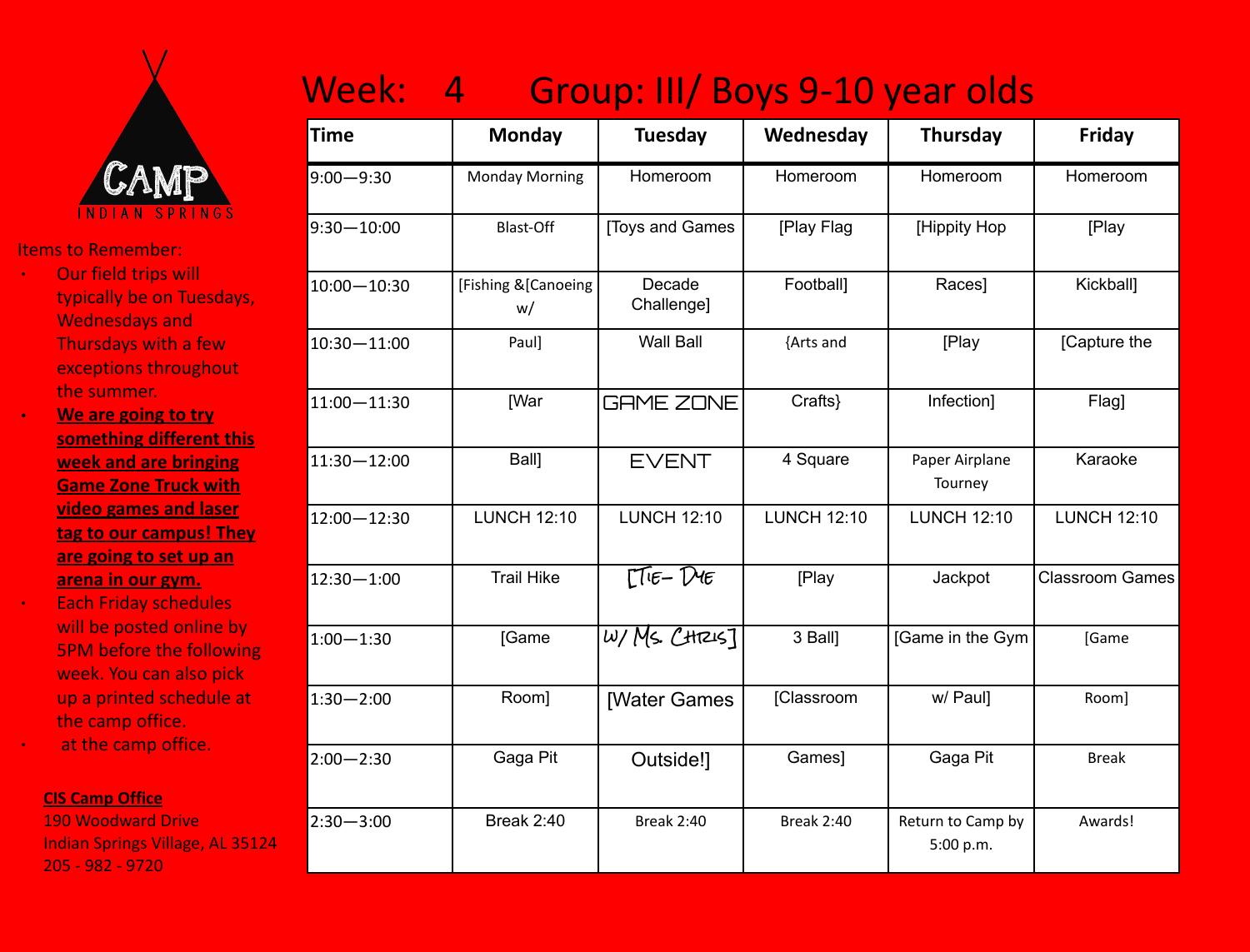

- ∙ Our field trips will typically be on Tuesdays, Wednesdays and Thursdays with a few exceptions throughout the summer.
- ∙ **We are going to try something different this week and are bringing Game Zone Truck with video games and laser tag to our campus! They are going to set up an arena in our gym.**
- ∙ Each Friday schedules will be posted online by 5PM before the following week. You can also pick up a printed schedule at the camp office.

#### **CIS Camp Office**

∙

190 Woodward Drive Indian Springs Village, AL 35124 205 - 982 - 9720

## Week: 4 Group: IV Girls 11-13 year olds

| <b>Time</b>     | <b>Monday</b>         | Tuesday            | Wednesday                      | <b>Thursday</b>        | Friday             |
|-----------------|-----------------------|--------------------|--------------------------------|------------------------|--------------------|
| $9:00 - 9:30$   | <b>Monday Morning</b> | Homeroom           | Homeroom                       | Homeroom               | Homeroom           |
| $9:30 - 10:00$  | <b>Blast-Off</b>      | Cards              | [War                           | [Hippity Hop<br>Races  | {Arts and          |
| $10:00 - 10:30$ | [4 Square             | <b>GAME ZONE</b>   | Ball]                          | Races]                 | Crafts}            |
| $10:30 - 11:00$ | Volleyball]           | <b>EVENT</b>       | [Game                          | <b>Classroom Games</b> | [Play              |
| $11:00 - 11:30$ | {Canoeing w/          | Cards              | Room]                          | [Play                  | Sardines]          |
| $11:30 - 12:00$ | Paul}                 | $TIE-DIE$          | Sidewalk Chalk                 | Mat Ball]              | Mafia              |
| 12:00-12:30     | <b>LUNCH 12:20</b>    | $W/Ms$ . CHTZIS]   | <b>LUNCH 12:20</b>             | <b>LUNCH 12:20</b>     | <b>LUNCH 12:20</b> |
| $12:30 - 1:00$  | Gaga Pit              | <b>LUNCH 12:30</b> | Friendship<br><b>Bracelets</b> | Get Ready for          | Telephone          |
| $1:00 - 1:30$   | [Girl's               | <b>Talent Show</b> | Masker in the Dark             | <b>[Water Games</b>    | [Game in the Gym   |
| $1:30 - 2:00$   | Studio]               | [Game              | Let's Get                      | Outside!]              | w/ Paul]           |
| $2:00 - 2:30$   | 4 Square              | Room]              | Real                           | Disco Dance            | <b>Break</b>       |
| $2:30 - 3:00$   | <b>Break 2:40</b>     | <b>Break 2:40</b>  | <b>Break 2:40</b>              | <b>Break 2:40</b>      | Awards!            |